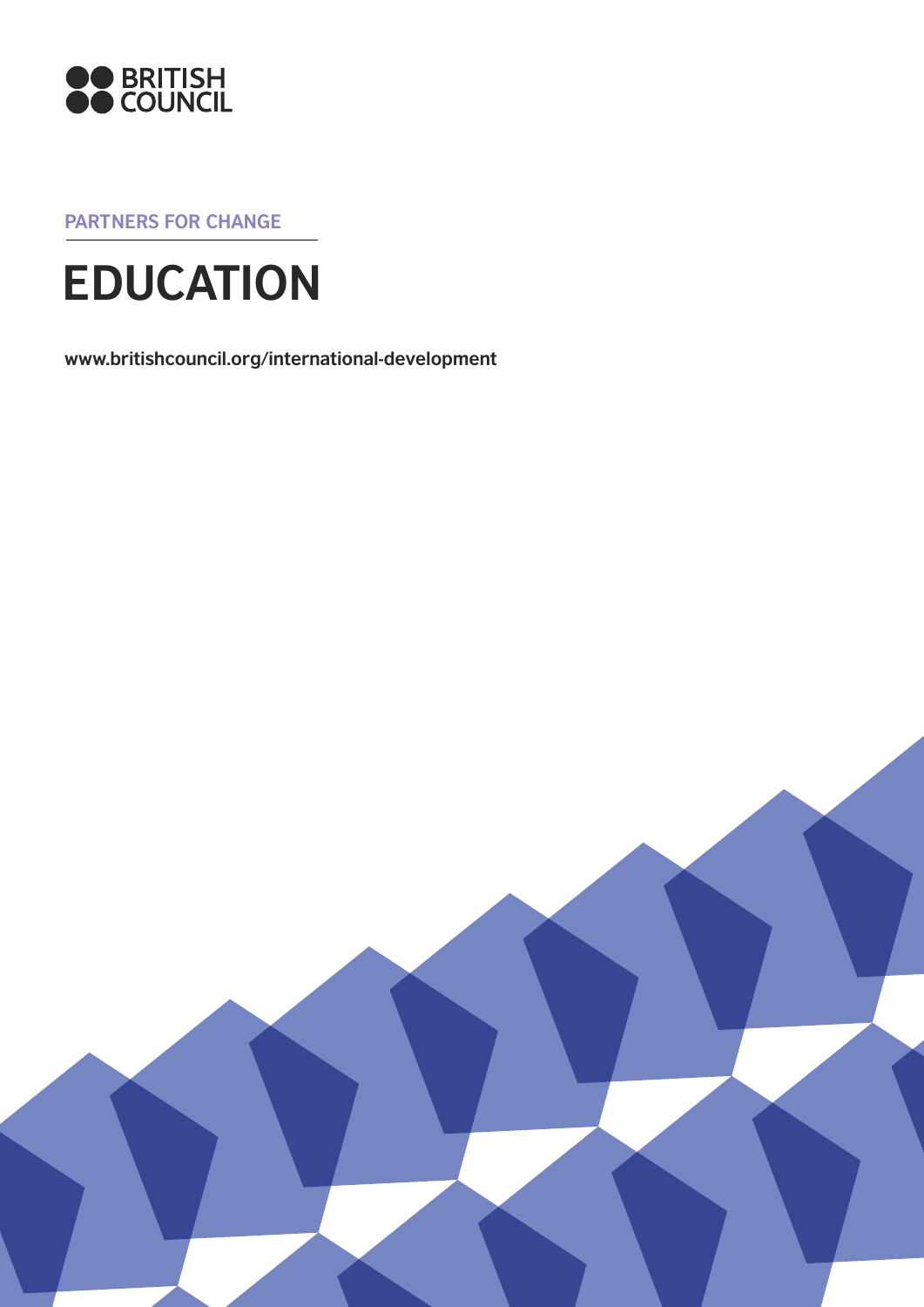# **Partners for change**

The British Council helps societies achieve change through value for money solutions that are both effective and sustainable. We work with governments, teachers, school leaders and civil society partners to improve the quality of school education for children and young people. By promoting quality education, sharing international best practice and facilitating dialogue between policy makers, practitioners and education leaders we influence whole-system reform to help improve learning outcomes.

# **Our work**

#### **School leadership and management**

Through coaching, mentoring and reflective learning we focus on developing the ability of school leaders and managers to deliver improved learning outcomes for pupils and implement school development plans. We produce training materials and curricula to support the delivery of high-quality leadership training.

#### **Teacher development**

We help develop the skills of teachers by working with professional development institutions and governments to develop new training curricula and materials and to deliver training more effectively. We focus on participatory learning and on sharing the latest pedagogical practices from across the world.

#### **Education sector and management reform**

We support national and local governments and development partners to deliver education reform programmes, focusing on the development of governance and accountability systems, the development of national frameworks and standards, quality assurance and inspection services and public financial management.

#### **Curriculum development and assessment systems**

We support governments and organisations with curriculum development, designing and implementing national assessment systems, establishing national assessment centres and implementing Education Management Information Systems.

### **English**

Strong English language skills are a priority for governments worldwide. Using our extensive experience of English teaching, we work with a range of institutions to support teachers, teacher trainers and school leaders to improve English language teaching in schools. We also support the improvement of English language teaching within higher levels of education.

# **Our approach**

We work collaboratively with governments to implement education reforms that align with national policies and plans and support and develop existing processes. Through our global network of partners and experts, we have access to the very latest educational expertise and practices, which we build into programmes to improve education outcomes in the countries we work in. We promote a global perspective in education to enable young people to develop the skills and understanding they need to achieve success at school and improve their international competitiveness in the future.



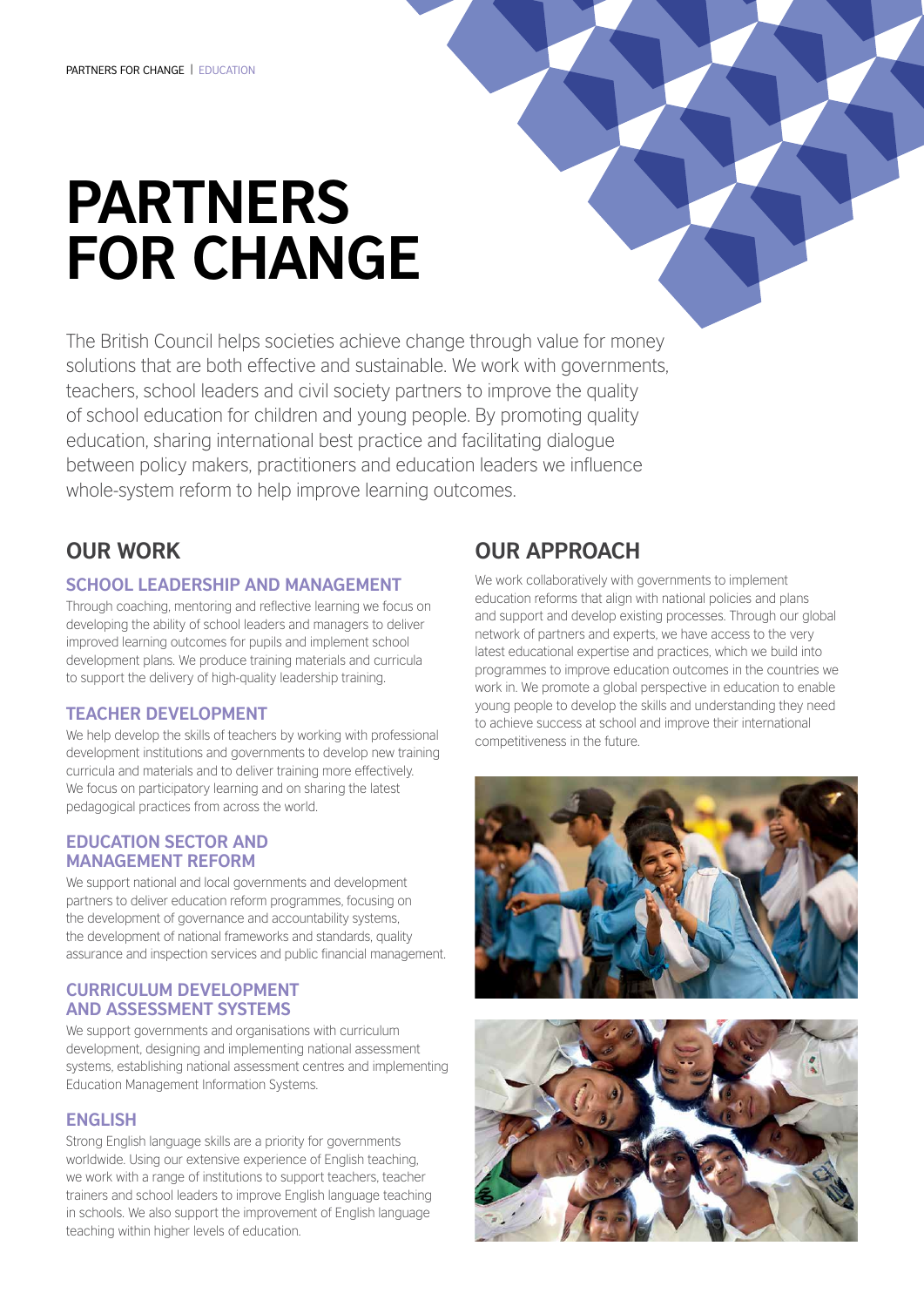

## **OUR TRACK RECORD**

# **Support to improving the quality of education in Iraq**

**COUNTRY: Iraq Client:** European Union **Value:** €8.8 million **Lifecycle:** 2011–13

Through the Support to Improving the Quality of Education in Iraq programme, our project team has supported Iraq's government to improve learning outcomes for 800,000 primary and secondary school students in Kurdistan and central and southern Iraq. Supporting the Ministry of Education, the Ministry of Higher Education and the Ministry of Youth and Sport, we have worked with teachers and school leaders to help them improve the classroom experience, support learning more effectively and plan and implement school improvement processes.

#### **School standards**

In collaboration with the Director General of Supervision, revised school standards for schools, teachers and principals have been developed and piloted, which include new processes and pro formas for planning and evaluating school and teacher effectiveness. A National Education Working Group on Standards has been formed, and works with ministries to ensure standards are established across Iraq.

#### **Improving teaching skills**

Teachers and school leaders have been supported in using the very latest pedagogical techniques. In collaboration with ITTD/TEDI, the institute responsible for in-service training, a total of 300 trainers

have been trained to support teachers with a wide range of pedagogical approaches, and support materials have been produced. The role of head teachers as leaders of teaching and learning has been supported through a 'resident supervisor' approach.

#### **Quality assurance**

In collaboration with the Ministry of Education, the role of school supervisors has been developed. Supervisors will now support schools to evaluate themselves against school and teacher standards and provide support with school improvement processes. In the lifetime of the programme, all supervisors will have received training and teaching and learning materials.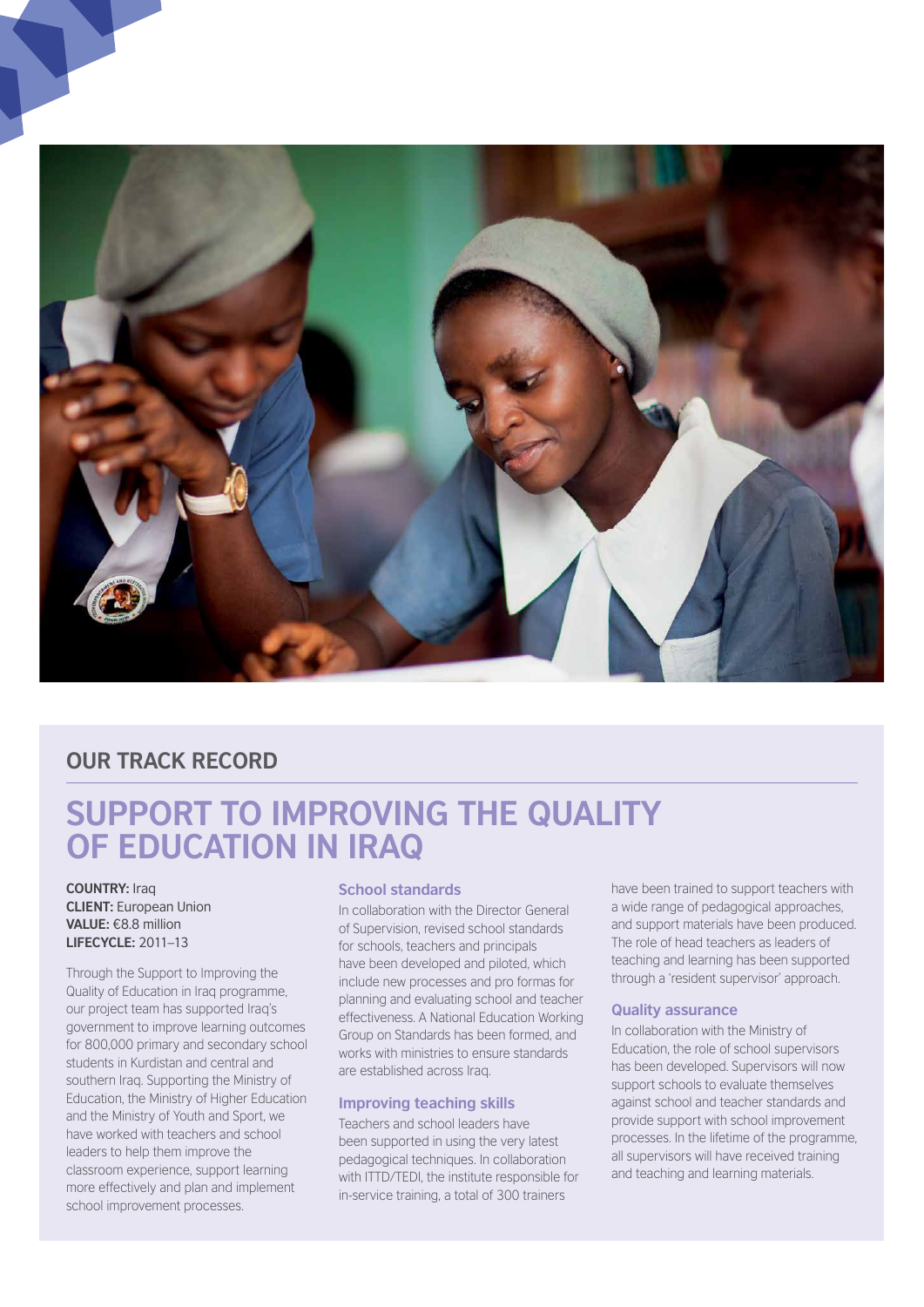## **OUR TRACK RECORD**

# **South West Basic Education Project**

**Country:** China **Client:** DFID **Value:** £900,000 **Lifecycle:** 2005–11

As part of the South West Basic Education Project, we helped improve learning outcomes for school-aged children in 27 of the poorest counties in the Yunnan, Sichuan, Guizhou and Guangxi provinces in China.

#### **Teacher development**

The skills of teacher trainers and the overall capacity of teacher training institutions were strengthened, leading to 77,000 teachers in 800 schools

benefiting from improved pedagogical approaches. Teacher trainers increased their knowledge and use of participatory teaching techniques, and distance learning approaches were used to reach teachers in rural areas.

#### **Equitable access to education**

Student assistance regulations were developed and resource allocations were improved to target the most marginalised children, helping 220,000 poor children, mainly girls, to attend junior middle school.

#### **Improved education management**

A new model for head teacher training was established to improve school leadership and management functions, with a strong focus on pastoral care and child protection. New monitoring tools were developed to assess student attainment, along with a baseline for measuring progress, which supported 2,100 schools in poor townships to carry out school improvement planning.

# **EC Support to Education in Eritrea**

**Country:** Eritrea **client:** European Union **Value:** €4.08 million **Lifecycle:** 2007–11

We helped strengthen the capacity of Eritrea's government to improve access to and the quality of education in schools, with a particular focus on improving teacher development and school leadership.

#### **Teacher development**

A focus on raising the professional status of teachers led to 1,292 middle school teachers passing examinations to be upgraded to diploma level and 201 primary school teachers passing examinations to be upgraded to certificate level. A national teacher education policy was developed, leading to a new national curriculum for teacher education at diploma level.

#### **Continuous professional development**

A continuous professional development strategy was developed, identifying three areas for teacher development: formal courses (accredited), non-formal in-service courses and workshops (non-accredited) and an informal school-based day-to-day reflective process. A 150-hour training package for school directors in leadership

and management was introduced, consisting of 70 hours of face-to-face training and 80 hours of school-based assignments.

#### **School improvement**

A practical toolkit on school planning, teacher improvement and performance monitoring was produced to support school directors and supervisors with developing teaching and learning skills in schools.

#### **Bangladesh**

## Through **PROMOTE Female Teachers**

**in Rural Schools** we helped get more female teachers into post in rural secondary schools in Bangladesh. Our work ensured that female teachers had improved teaching skills and were able to promote gender-sensitive teaching and management strategies in rural areas, better supporting girls to achieve in school. (European Union, €1.1 million, 2002–06)

#### **TURKEY**

#### Through **Increasing Enrolment Rates**

**Especially for Girls I**, we worked to support the increased enrolment of girls by working with the Ministry of National Education to pilot guidance and support services for girls and young women, promoting incentives for enrolment and retention and working with parents and other partners to raise awareness of the importance of education. (Ministry of National Education, €400,000, 2011–13)

#### **INDONESIA**

## Through the **Basic Education**

**Programme in West Papua** we have increased participation in basic education and helped to improve learning outcomes for school age children. We achieved this through policy work with local government and by improving standards in schools. Our approach included developing a scholarship programme, building community support and improving resources. (British Petroleum, USD3.3 million, 2006–13)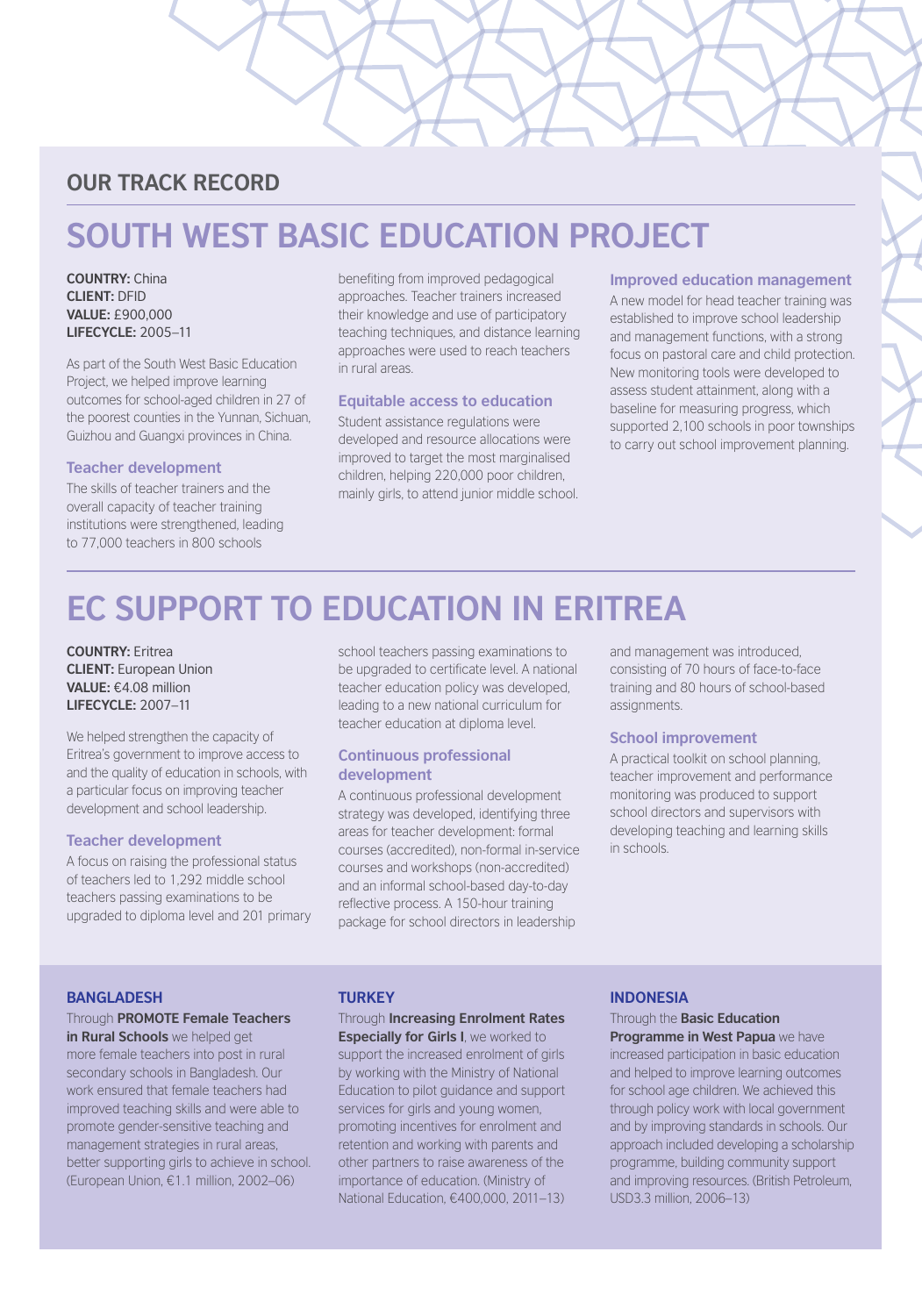## **OUR TRACK RECORD**

# **Education Sector Support Programme in Nigeria**

**Country:** Nigeria **Client:** DFID **Value:** €2.7 million **Lifecycle:** 2008–14

Through the Education Sector Support Programme in Nigeria we support Nigeria's government and schools to deliver improved basic education. Bringing together national, state and local governments and civil society organisations, the programme focuses on governance and management, community and learner participation and school quality. We deliver initiatives to improve education within the states of Kaduna and Jigawa, as part of a wider programme managed by Cambridge Education across Nigeria.

#### **School-Based Management Committees**

School-Based Management Committees have been established in Kaduna and Jigawa to hold local government to account on key community concerns, such as teacher absenteeism and

'There has been remarkable improvement in attendance and punctuality on the part of teachers and pupils, because of the child-centred learning methods we have been introduced to'

Christiana Allahmagani, head teacher at Sabon Gari School in Kaduna, Nigeria

poor-quality building work. Made up of community members trained by civil society organisations, the committees are creating stronger links between civil society and government on school improvement issues and are achieving success in advocating on girls' attendance and improved facilities.

#### **Islamic education**

The Ministry of Education's goal to improve the quality of teaching and learning in independent Islamic schools in northern Nigeria is being supported. Through a pilot model in Kaduna state, basic literacy and numeracy has been incorporated in over

300 Islamic schools. Using the approach of training local volunteer teachers who are already known in the community, the model has gained acceptance from religious bodies and is now being implemented in other areas.

#### **State School Improvement Teams**

A pilot, 24-strong State School Improvement Team has been established in Kaduna to train Local Government Education Area school-services staff in providing better support to the state's primary schools. The model is now being implemented by all Local Government Education Areas across Kaduna.

# **Technical Assistance to the Sindh Education Reform Programme**

#### **Country:** Pakistan **Client:** European Union **Value:** €4.25 million **Lifecycle:** 2007–12

Through Technical Assistance to the Sindh Education Reform Programme our project team worked to develop capacity at the school, district and provincial levels in Sindh, Pakistan, to support the delivery of high-quality, equitable elementary education services. Through institutional support, training and capacity building we supported government officials to plan and implement educational reforms more effectively, co-ordinate multi-donor efforts in the education sector and establish more transparent accountability and sector performance reviews.

#### **School Management Committees**

A total of 2,500 School Management Committees in two pilot districts were supported to take a more active role in the local-level planning process through a newly designed operating model and grant support.

#### **Education District Managers**

A total of 1,200 Education District Managers were trained through a sixmonth in-service training programme, leading to improved education services

in school and district financial and resource management. Textbook procurement and distribution were also improved, significantly reducing the 'leakage' in the system.

#### **Teacher training and recruitment**

Merit-based teacher recruitment was introduced in the province, through a system focusing on teacher testing, to ensure the recruitment of highquality teachers. The project led on the development of continuous professional development 'accreditation standards' for teachers in eleven subjects and teacher training competency assessments.